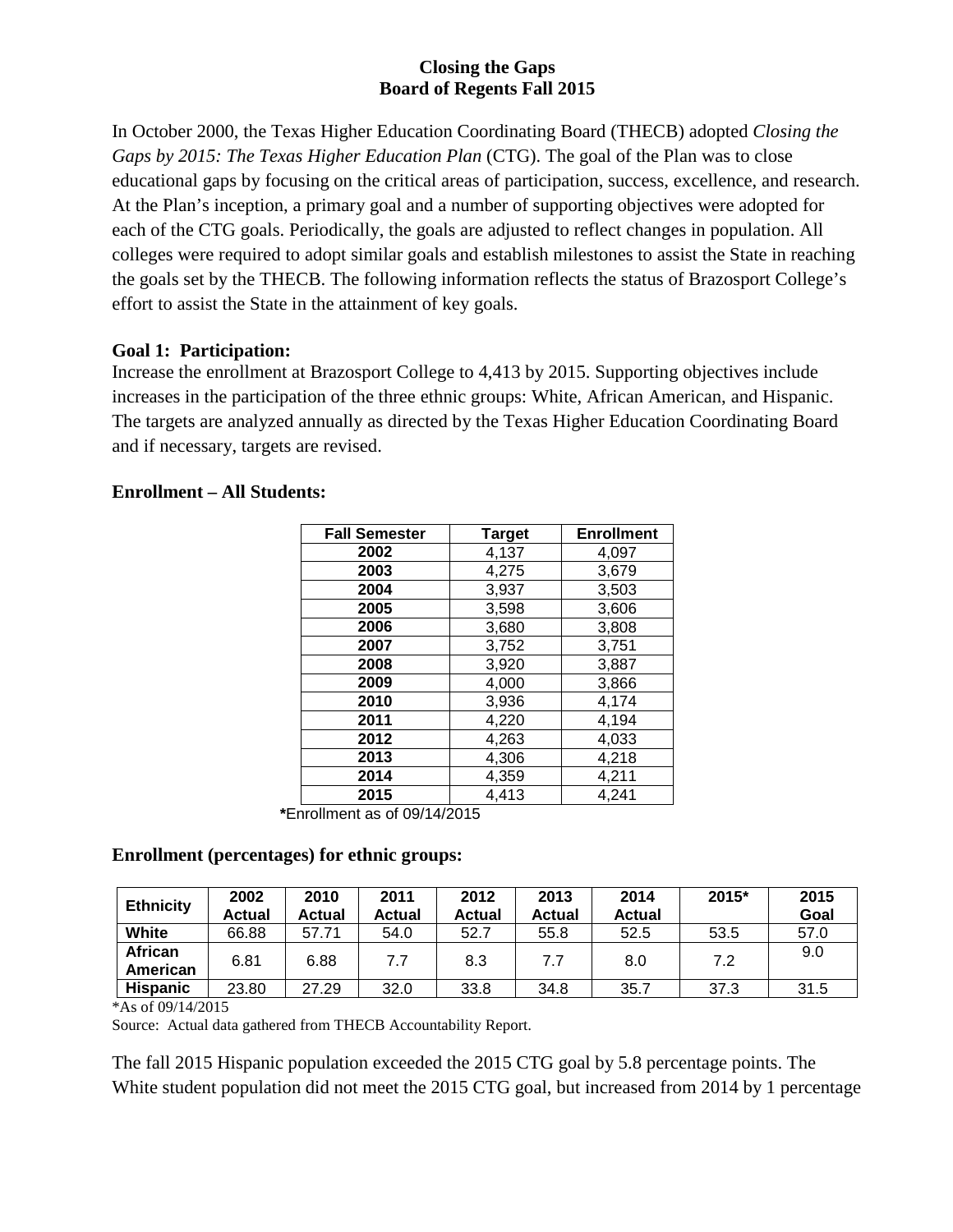point. The African American population percentage also did not meet the 2015 CTG goal, but has been higher in recent years than in 2002.

#### **Goal 2: Success**

Increase the awarding of degrees and certificates from high quality programs. The supporting objectives are to increase the number of degrees and certificates of three ethnic groups: White, African American, and Hispanic.

|                  | <b>Number of Degrees and Certificates</b> |                      |                 |       |               |  |  |  |
|------------------|-------------------------------------------|----------------------|-----------------|-------|---------------|--|--|--|
| Academic<br>Year | White                                     | African-<br>American | <b>Hispanic</b> | Total | <b>Target</b> |  |  |  |
| 2001-02          | 257                                       | 27                   | 108             | 397   | 370           |  |  |  |
| 2002-03          | 273                                       | 32                   | 107             | 416   | 377           |  |  |  |
| 2003-04          | 297                                       | 45                   | 102             | 458   | 383           |  |  |  |
| 2004-05          | 221                                       | 33                   | 101             | 364   | 390           |  |  |  |
| 2005-06          | 206                                       | 22                   | 92              | 322   | 396           |  |  |  |
| 2006-07          | 222                                       | 15                   | 103             | 345   | 413           |  |  |  |
| 2007-08          | 270                                       | 18                   | 116             | 417   | 375           |  |  |  |
| 2008-09          | 249                                       | 25                   | 102             | 380   | 381           |  |  |  |
| 2009-10          | 296                                       | 26                   | 137             | 468   | 459           |  |  |  |
| 2010-11          | 281                                       | 40                   | 128             | 537   | 489           |  |  |  |
| 2011-12          | 369                                       | 31                   | 203             | 609   | 548           |  |  |  |
| 2012-13          | 347                                       | 42                   | 237             | 679   | 607           |  |  |  |
| 2013-14          | 342                                       | 51                   | 234             | 671   | 666           |  |  |  |
| 2014-15          | 424                                       | 68                   | 234             | 741   | 696           |  |  |  |

#### **Increase the number of degrees and certificates:**

Source: Actual data gathered from THECB Accountability Report.

Increasing the number of degrees and certificates is an institutional goal that has been established by Brazosport College, and the efforts of the college community have been effective. For example, during the 2014-2015 academic year, there was a 33.3 percent increase in the number of degrees and certificates awarded to African American students. In the same timeframe the number of degrees and certificates awarded to White students increased by 24% while among Hispanic students the number has remained steady. Over time, however, degrees and certificates earned by Hispanic students have increased. Total number of degrees and certificates continues to exceed targets.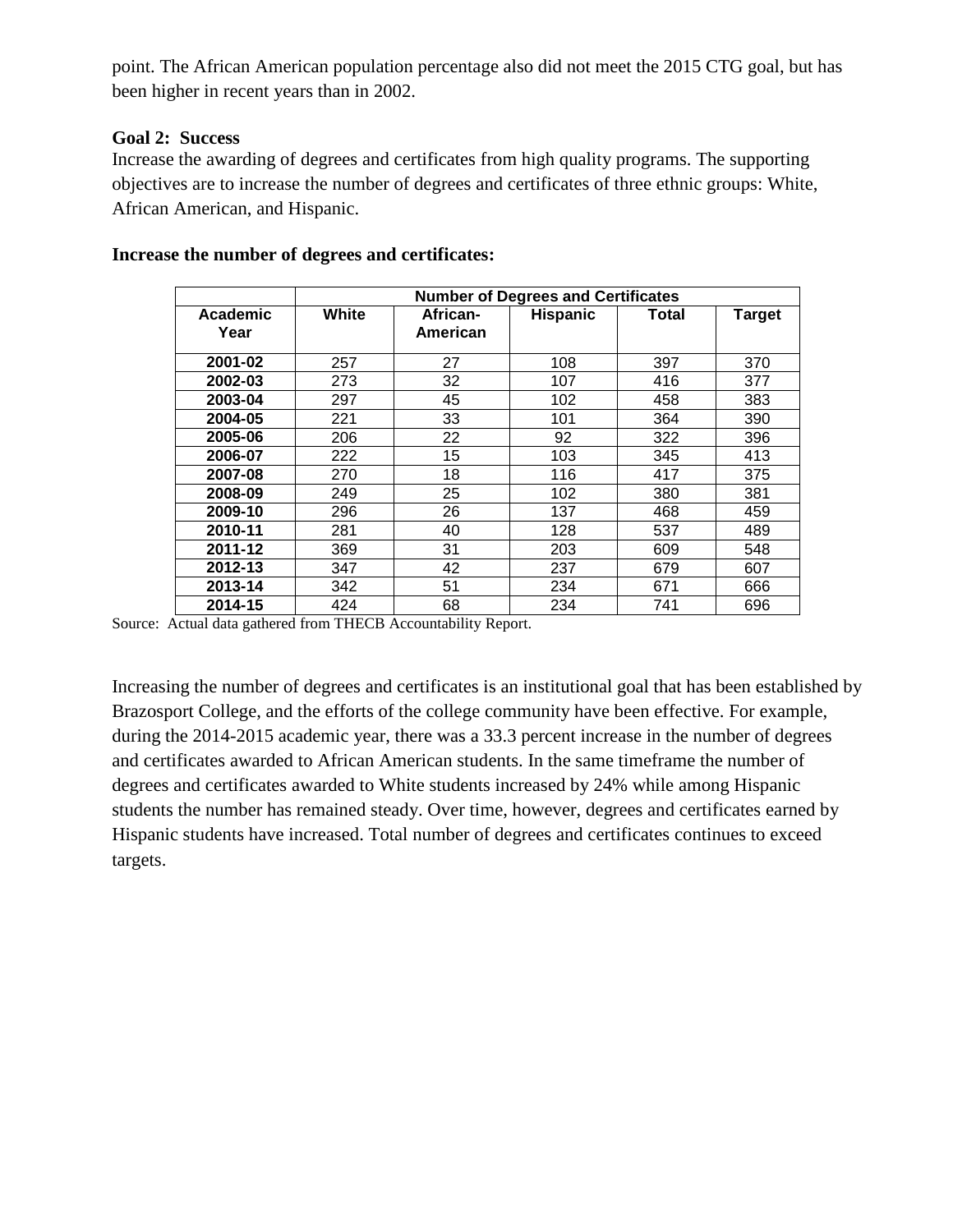

# **Satisfaction Report October 2015**

# **Background**

Satisfaction data for the 2015 Board of Regents Report comes from the Ruffalo Noel-Levitz Student Satisfaction Inventory (SSI) that was conducted during the spring 2015 semester. This survey was previously conducted and reported to the Board in 2008, 2010, and 2013.

The Ruffalo Noel-Levitz SSI was developed to assess the satisfaction and importance of a number of key items to students. The survey includes questions in areas such as academic advising/counseling, registration effectiveness, instructional effectiveness, academic success, and safety and security. In 2015, the SSI included 185,186 student respondents from 208 two-year colleges. The local survey included 395 Brazosport College credit students. Comparison data to other community college respondents is also provided. This information is shared with the college community and plays a key role in the work of the College's Planning and Institutional Effectiveness Council. The complete report can be accessed at<http://www.brazosport.edu/pier/> on the Survey Results webpage.

## **SSI Satisfaction with Programs and Services**

The Noel-Levitz SSI provides measures related to the satisfaction and importance of college services. Students rated 95 items on these two measures (**importance** and **satisfaction**), and a difference was calculated (importance – satisfaction = performance gap) to determine the extent to which Brazosport College is meeting student expectations. Survey items are based upon the following areas:

- Academic Advising and Counseling
- Academic Success
- Admissions and Financial Aid
- Campus Climate
- Campus Support Services
- Concern for the Individual
- Instructional Effectiveness
- Registration Effectiveness
- Responsiveness to Diverse Populations
- Safety and Security
- Service Excellence
- Student Centeredness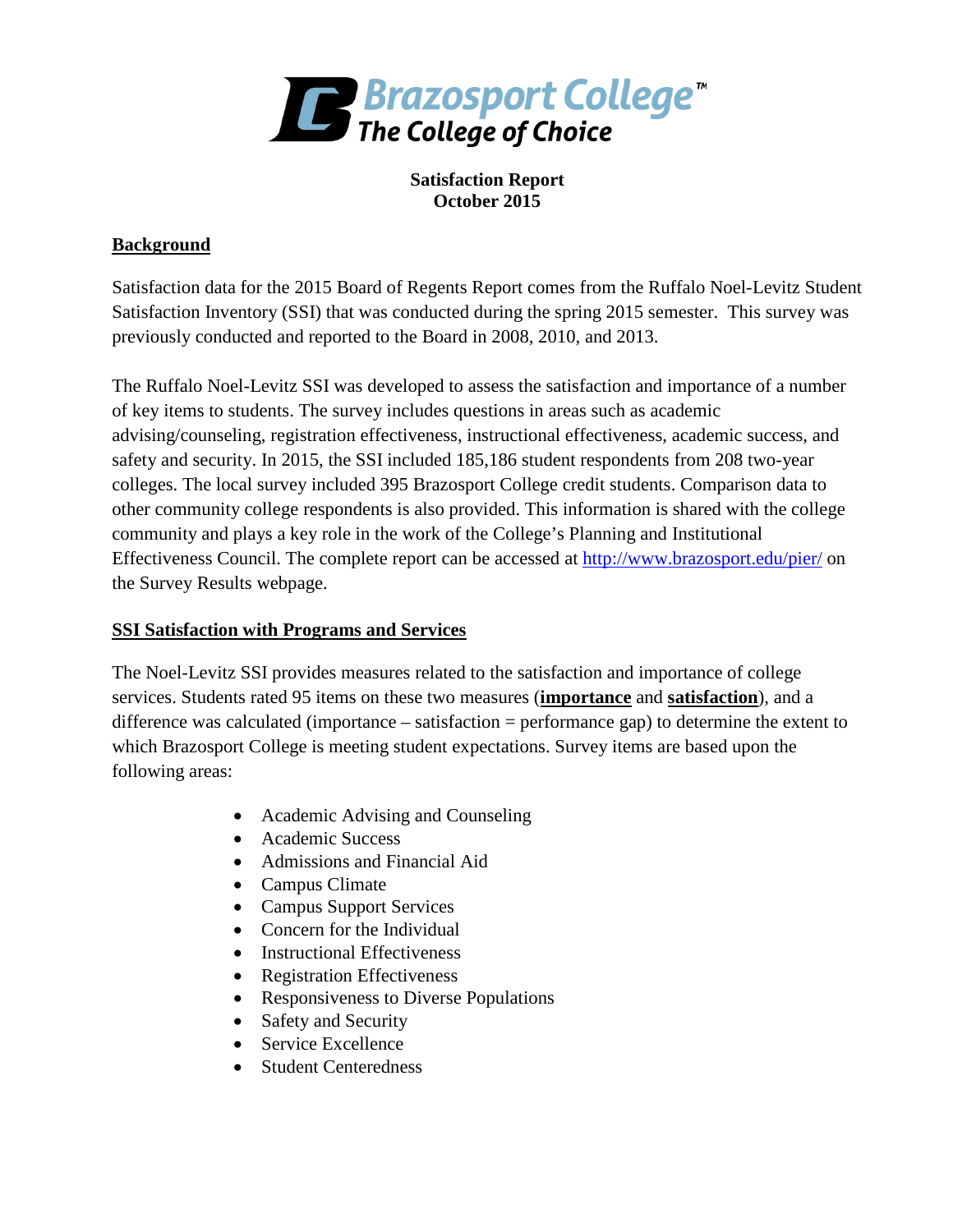Overall, students rated Brazosport College well compared to students who responded from all community colleges. In fact, Brazosport College student responses were more positive in all categories when compared to student responses from other community colleges in the survey. Some highlights from the survey are listed in the following points:

# Survey Highlights:

- Student responses to satisfaction items were, on average, higher on all of the survey areas in 2015 than the comparison group of community colleges.
- Three of the highest rated satisfaction items were in the areas of *Instructional Effectiveness* ("I am able to experience intellectual growth here;"  $M = 5.93$ ,  $SD = 1.18$ ); *Campus Climate* ("This institution has a good reputation within the community;"  $M =$ 5.90, *SD* = 1.23); and *Academic Services* ("Computer labs are adequate and accessible;"  $M = 5.90, SD = 1.30$ .
- Within the area of *Registration Effectiveness*, students rated the item "Classes are scheduled at times that are convenient for me" as most important.
- Students continue to be highly satisfied with the Brazosport College campus. Facilityrelated items such as "*The campus is safe and secure for all students*," "*Computer labs are adequate and accessible*," and "*On the whole, the campus is well-maintained*" each received high satisfaction scores.
- Student respondents in the 2015 survey were satisfied with the quality of instruction they receive in most classes, the level of faculty knowledge in their fields, and the fair and unbiased treatment of students.
- An area that indicated opportunity for improvement was in the *Registration Effectiveness* category. The items "*Classes are scheduled at times that are convenient for me*" and "*I am able to register for classes I need with few conflicts*" received the lowest satisfaction rating overall and had the largest performance gaps.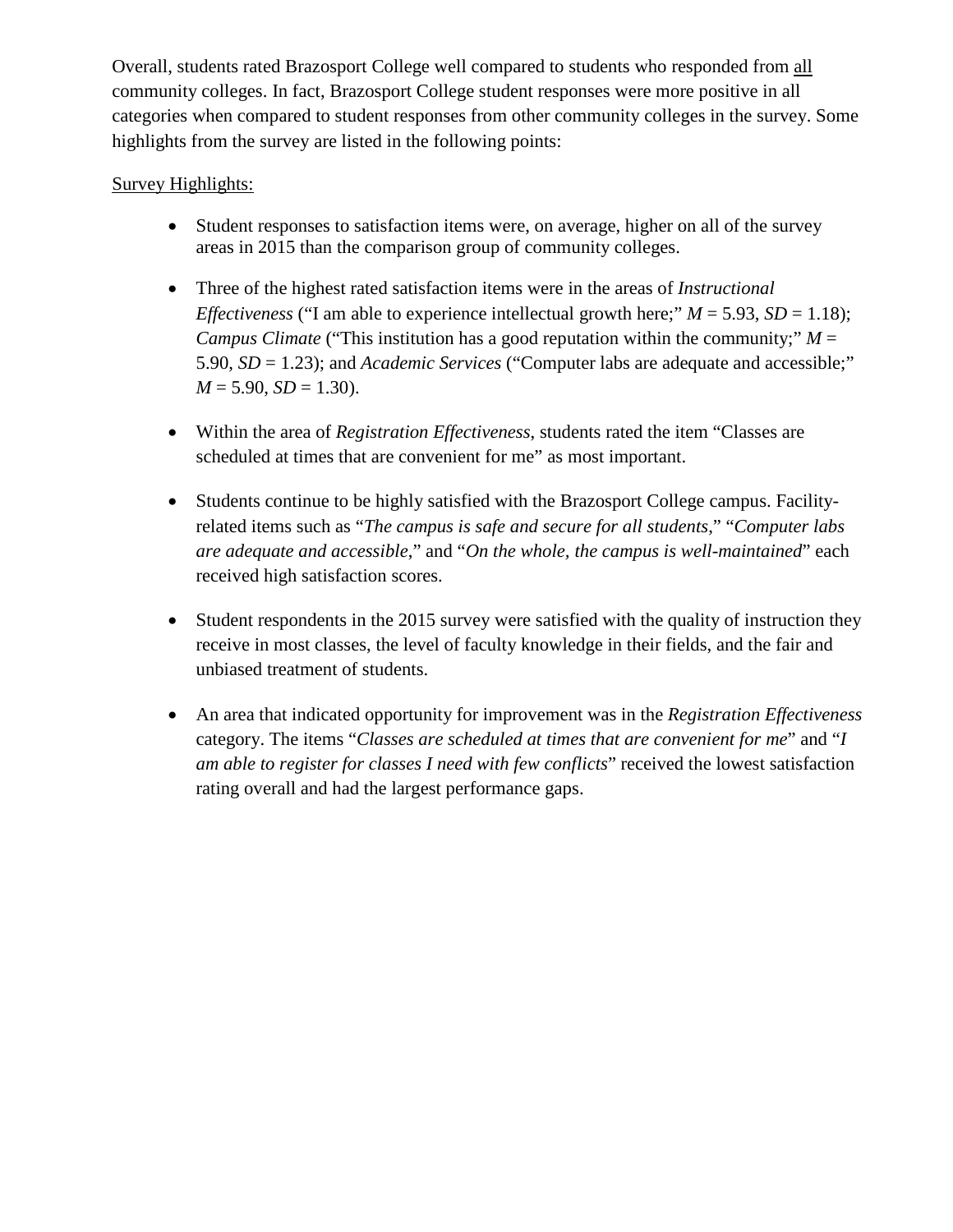|                                          | <b>BC</b>            | <b>BC</b>            | <b>BC</b>            | <b>BC</b>            | <b>BC</b>     | <b>Natl CC</b>       |
|------------------------------------------|----------------------|----------------------|----------------------|----------------------|---------------|----------------------|
| <b>Survey Area</b>                       | 2008<br><b>Means</b> | 2010<br><b>Means</b> | 2013<br><b>Means</b> | 2015<br><b>Means</b> | <b>Trends</b> | 2015<br><b>Means</b> |
| Academic Services                        | 5.38                 | 5.66                 | 5.92                 | 5.78                 |               | 5.62                 |
| <b>Registration Effectiveness</b>        | 5.37                 | 5.60                 | 5.79                 | 5.66                 |               | 5.53                 |
| Responsiveness to Diverse<br>Populations | 5.34                 | 5.52                 | 5.77                 | 5.71                 |               | 5.60                 |
| <b>Instructional Effectiveness</b>       | 5.21                 | 5.51                 | 5.67                 | 5.66                 |               | 5.51                 |
| Service Excellence                       | 5.22                 | 5.51                 | 5.71                 | 5.63                 |               | 5.40                 |
| <b>Student Centeredness</b>              | 5.23                 | 5.49                 | 5.67                 | 5.66                 |               | 5.48                 |
| Academic Advising/Counseling             | 5.07                 | 5.46                 | 5.54                 | 5.46                 |               | 5.32                 |
| Campus Climate                           | 5.18                 | 5.45                 | 5.65                 | 5.63                 |               | 5.43                 |
| Concern for the Individual               | 5.11                 | 5.42                 | 5.54                 | 5.55                 |               | 5.34                 |
| Admissions and Financial Aid             | 5.08                 | 5.29                 | 5.48                 | 5.45                 |               | 5.30                 |
| <b>Campus Support Services</b>           | 4.94                 | 5.18                 | 5.44                 | 5.36                 |               | 5.11                 |
| <b>Safety and Security</b>               | 5.05                 | 5.17                 | 5.59                 | 5.52                 |               | 5.23                 |

#### **SSI Satisfaction Means Brazosport College 2015 Means Comparison**

Scale: 1=Not satisfied at all, 2=Not very satisfied, 3=Somewhat dissatisfied, 4=Neutral, 5=Somewhat satisfied, 6=Satisfied, 7=Very satisfied

Brazosport College student responses on the SSI compare favorably to responses given by students at other community colleges. Based on data over time, Brazosport College students continue to report positively across the survey areas.

Also, our average responses exceed responses given by students at other community colleges in items related to student expectations (BC  $M = 5.71$ , National Community Colleges  $M = 4.86$ ), overall satisfaction (BC *M* = 5.73, National Community Colleges *M* = 5.51), and if they had to do it all over again would they enroll in Brazosport College (BC *M* = 5.96, National Community Colleges  $M = 5.74$ ).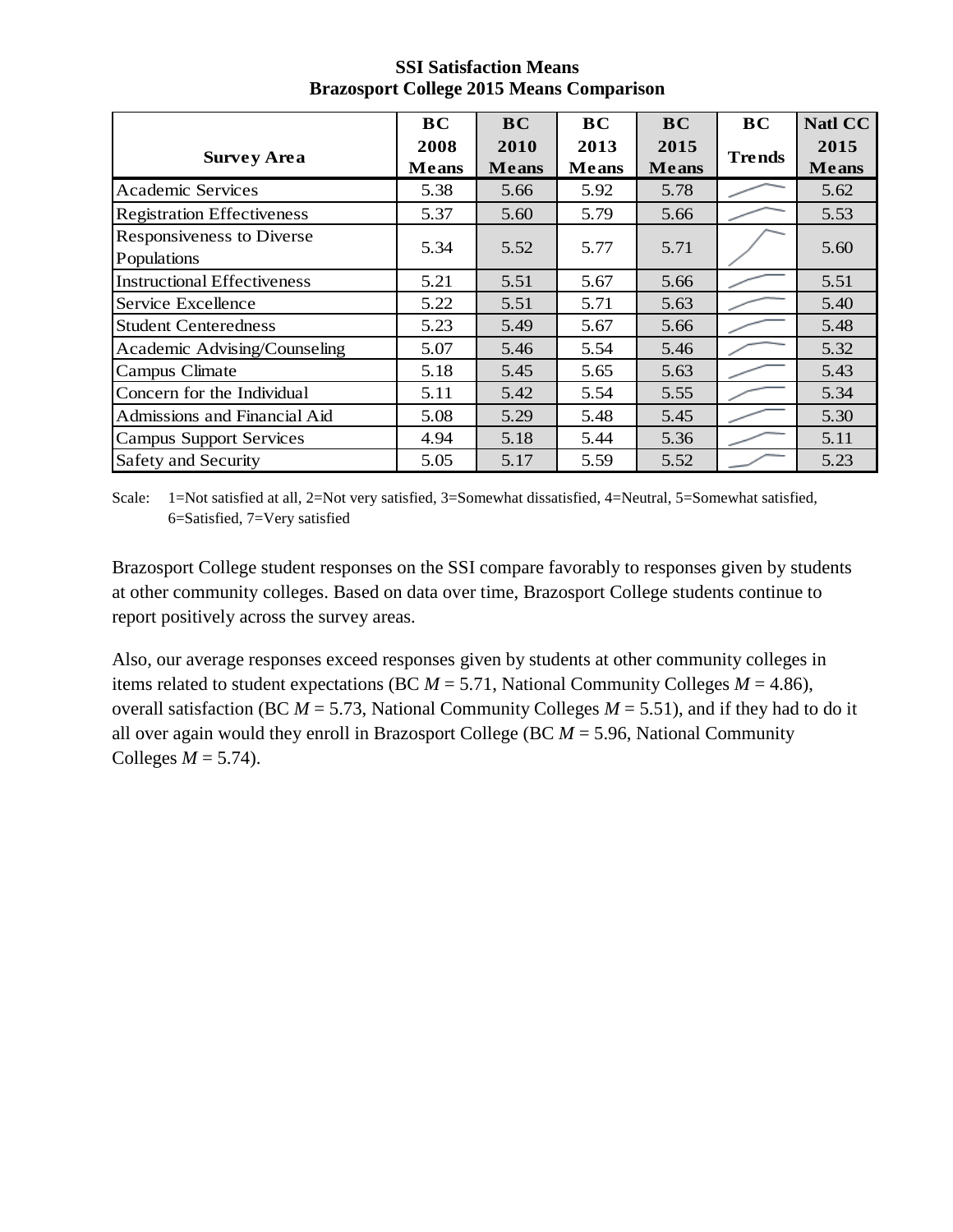

## **Course/Instructor Evaluations Satisfaction Report September 2014 to August 2015**

Community Education (CE) course instructors administer course evaluation surveys to selected classes at the last class meeting to determine satisfaction with course delivery. These student responses are summarized by the Office of Institutional Research. During academic year 2014-15 a new survey form was administered that combined questions from the previous short and long CE survey forms. Students were asked to rate each question using a scale from 1 to 5 where  $1 =$ 'Strongly Disagree' and  $5 =$  'Strong Agree.' The mean score for each question is included in this report.

# **Community Education – Class Evaluation Academic Year 2014-15**

|                                                                                              | Total             |
|----------------------------------------------------------------------------------------------|-------------------|
| Questions                                                                                    | Mean<br>$n = 240$ |
| 1. My instructor covers content in an orderly manner                                         | 4.55              |
| 2. My instructor uses teaching methods that help me learn                                    | 4.53              |
| 3. My instructor seems well-prepared for class                                               | 4.57              |
| 4. My instructor is inconsistent in following classroom policies                             | 4.73              |
| 5. My instructor provides clear, written copies of classroom<br>policies                     | 4.67              |
| 6. My instructor maintains a classroom free of disruptions                                   | 4.62              |
| 7. My instructor begins class on time                                                        | 4.71              |
| 8. My instructor uses class time well                                                        | 4.62              |
| 9. My instructor consistently ends class at the scheduled time                               | 4.75              |
| 10. This course meets my needs (prepares me for an exam, a<br>job skill, etc.)               | 4.54              |
| 11. My instructor uses audio-visual aids effectively (chalkboard,<br>video, projector, etc.) | 4.62              |
| 12. My instructor is enthusiastic about teaching                                             | 4.66              |
| 13. My instructor helps me improve my ability to think and<br>solve problems                 | 4.53              |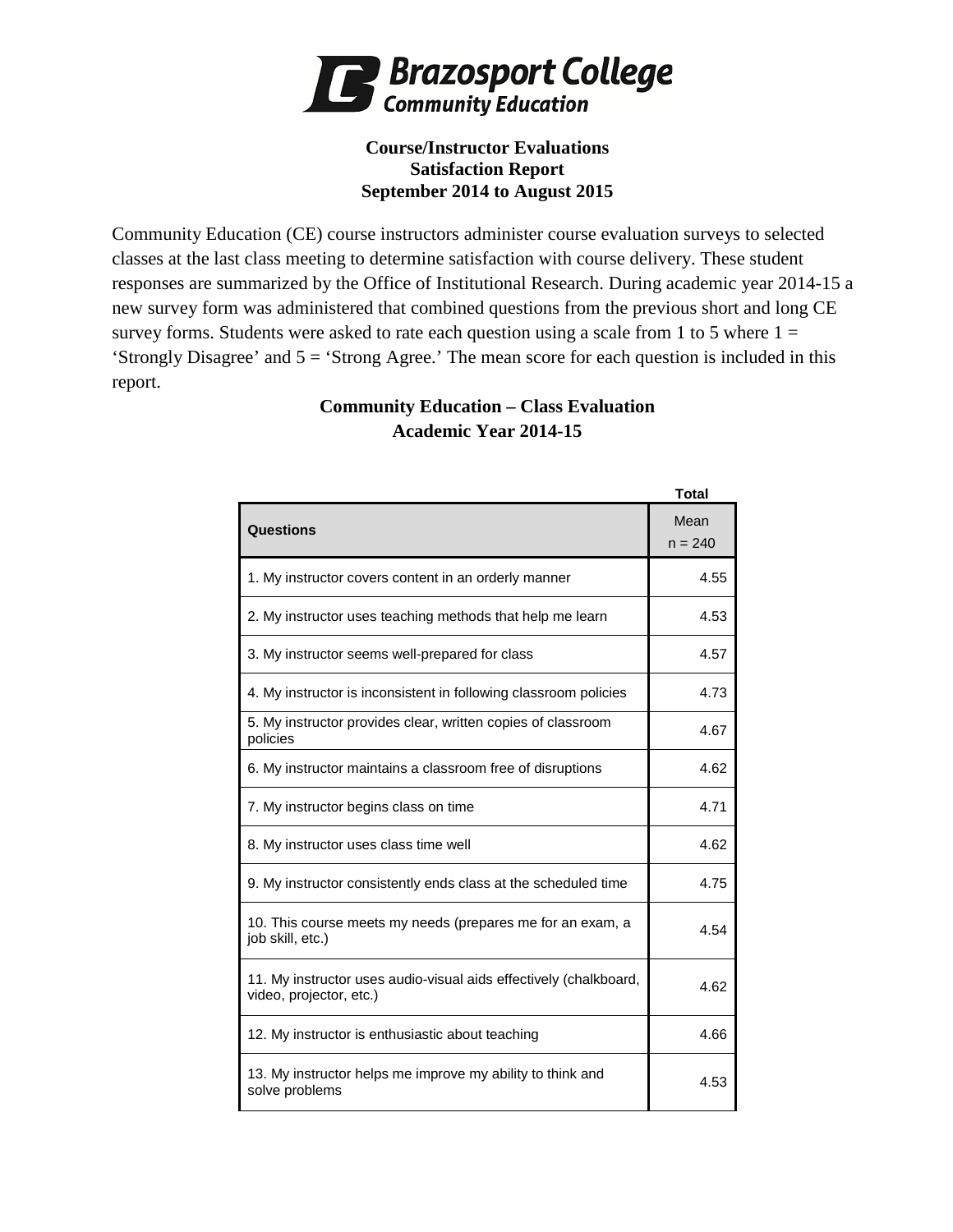| 14. This is a high quality course                                                   | 4.47 |
|-------------------------------------------------------------------------------------|------|
| 15. My instructor encourages students to ask questions and<br>express opinions      | 4.69 |
| 16. My instructor communicates at a level that is easy for me to<br>understand      | 4.68 |
| 17. My instructor relates course content to everyday life and/or<br>the workplace   | 4.66 |
| 18. Materials, supplies, and equipment related to the class<br>meet my expectations | 4.53 |
| 19. My instructor conducts him/herself in a professional<br>manner                  | 4.77 |
| 20. I am satisfied with this course                                                 | 4.56 |

| Would you recommend this course to a<br>I friend? | 98% Yes | 2% No |
|---------------------------------------------------|---------|-------|
|---------------------------------------------------|---------|-------|

In general, these averages indicate that students rate CE instructors and courses highly, and would recommend the course to their friends.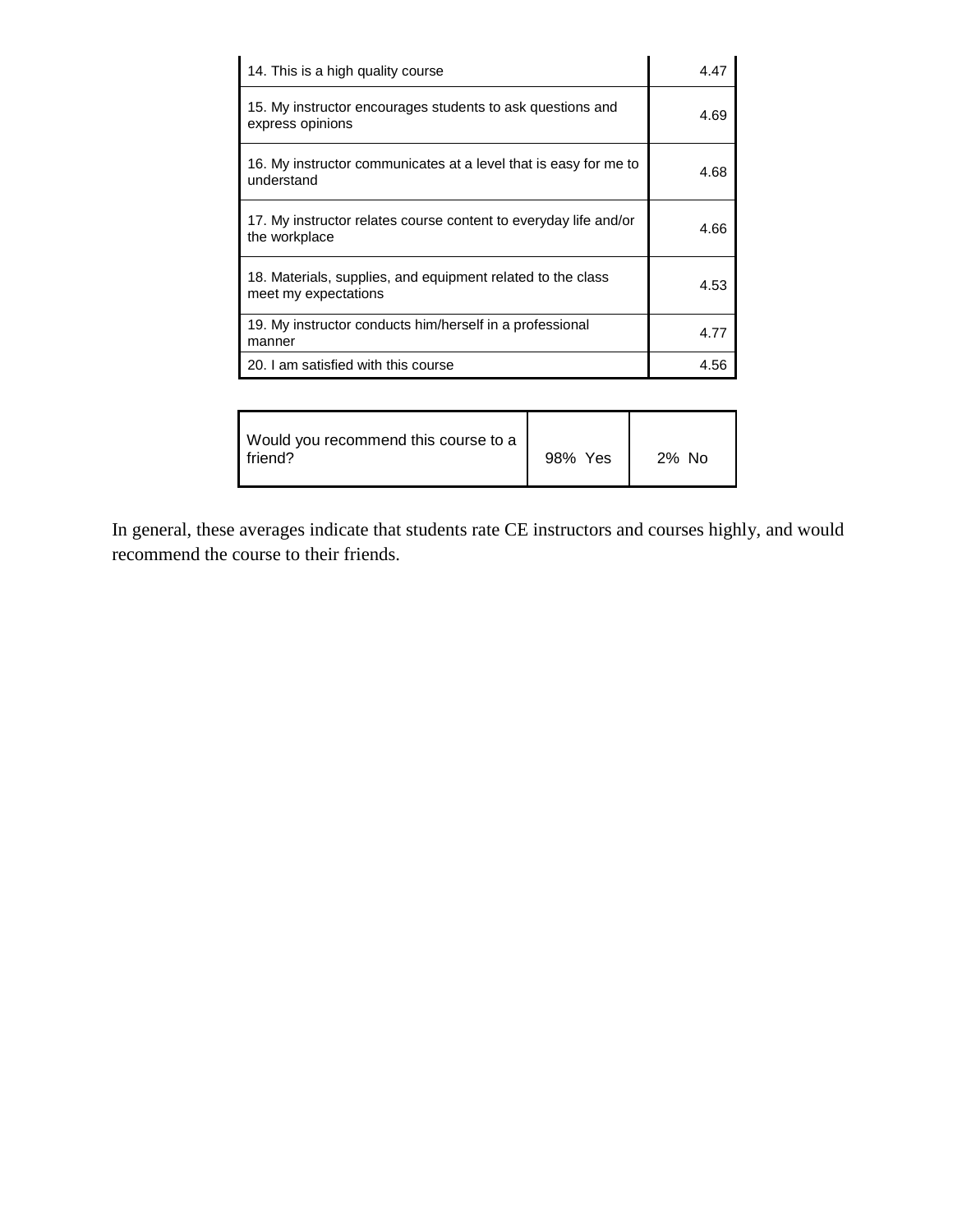

The Center for Business/Industry Training (CBIT) provides a number of services for local business and industry. These services include:

- 
- 
- 
- Course Development Consulting
- Safety Training Computer Training
- Grant Training Professional Development
- Facilities Arrangements Web-based Training
	-

The responses below are from all course surveys, which include internal CBIT instructors as well as external client and vendor instructors. From September 2014 through August 2015, over 1,400 participants in training classes responded to the majority of these items. These questionnaires were given to students at the end of the course to evaluate different categories of course delivery.

|                  | <b>Survey Question</b>                                                                         | <b>Strongly</b><br>Agree | Agree | <b>Neutral</b> | <b>Disagree</b> | <b>Strongly</b><br><b>Disagree</b> | <b>Strongly</b><br>$A\text{gree} +$<br>Agree |
|------------------|------------------------------------------------------------------------------------------------|--------------------------|-------|----------------|-----------------|------------------------------------|----------------------------------------------|
| 1.               | Overall, I was satisfied with the pre-course<br>activities.                                    | 58%                      | 35%   | 6%             | 1%              | 0%                                 | 93%                                          |
| $\overline{2}$ . | I had the information required to register and<br>begin this course.                           | 60%                      | 36%   | 3%             | 1%              | 0%                                 | 96%                                          |
| 3.               | The facility was satisfactory.                                                                 | 65%                      | 32%   | 2%             | 1%              | 1%                                 | 97%                                          |
| 4.               | From the time I first tried to register – the<br>timeframe was reasonable.                     | 58%                      | 35%   | 5%             | 2%              | 1%                                 | 93%                                          |
| 5.               | I clearly understood the course objectives.                                                    | 61%                      | 35%   | 3%             | 0%              | 0%                                 | 96%                                          |
| 6.               | The course met all of its stated objectives.                                                   | 62%                      | 34%   | 3%             | 1%              | 0%                                 | 96%                                          |
| 7.               | The delivery method(s) was an effective way<br>for me to learn this subject matter.            | 63%                      | 33%   | 3%             | 1%              | 0%                                 | 96%                                          |
| 8.               | Participant materials were useful during this<br>course.                                       | 61%                      | 33%   | 4%             | 1%              | 0%                                 | 94%                                          |
| 9.               | Total time in class was appropriate for this<br>course.                                        | 57%                      | 34%   | 5%             | 3%              | 1%                                 | 91%                                          |
| 10.              | The course content was logically organized.                                                    | 62%                      | 34%   | 3%             | 1%              | 0%                                 | 96%                                          |
| 11.              | The balance of time between lecture and other<br>learning methods was effective.               | 61%                      | 33%   | 4%             | 2%              | 1%                                 | 94%                                          |
| 12.              | Overall, the instructor was effective.                                                         | 70%                      | 26%   | 3%             | 0%              | 0%                                 | 96%                                          |
| 13.              | My knowledge $&\text{/}$ or skills increased as a result<br>of this course.                    | 60%                      | 34%   | 5%             | 1%              | 0%                                 | 94%                                          |
| 14.              | The knowledge $\&$ /or skills gained through this<br>course are directly applicable to my job. | 60%                      | 34%   | 5%             | 1%              | 0%                                 | 94%                                          |
| 15.              | Overall. I was satisfied with this course.                                                     | 62%                      | 33%   | 4%             | 1%              | 0%                                 | 95%                                          |

## **Satisfaction with Courses and Instruction - CBIT Classes**

The responses to these items reflect a high level of satisfaction with all fifteen items. The "Strongly Agree" and "Agree" choices were calculated and their sum appears in the last column of the table. Overall, 95% of the respondents indicated that they were satisfied with their courses.